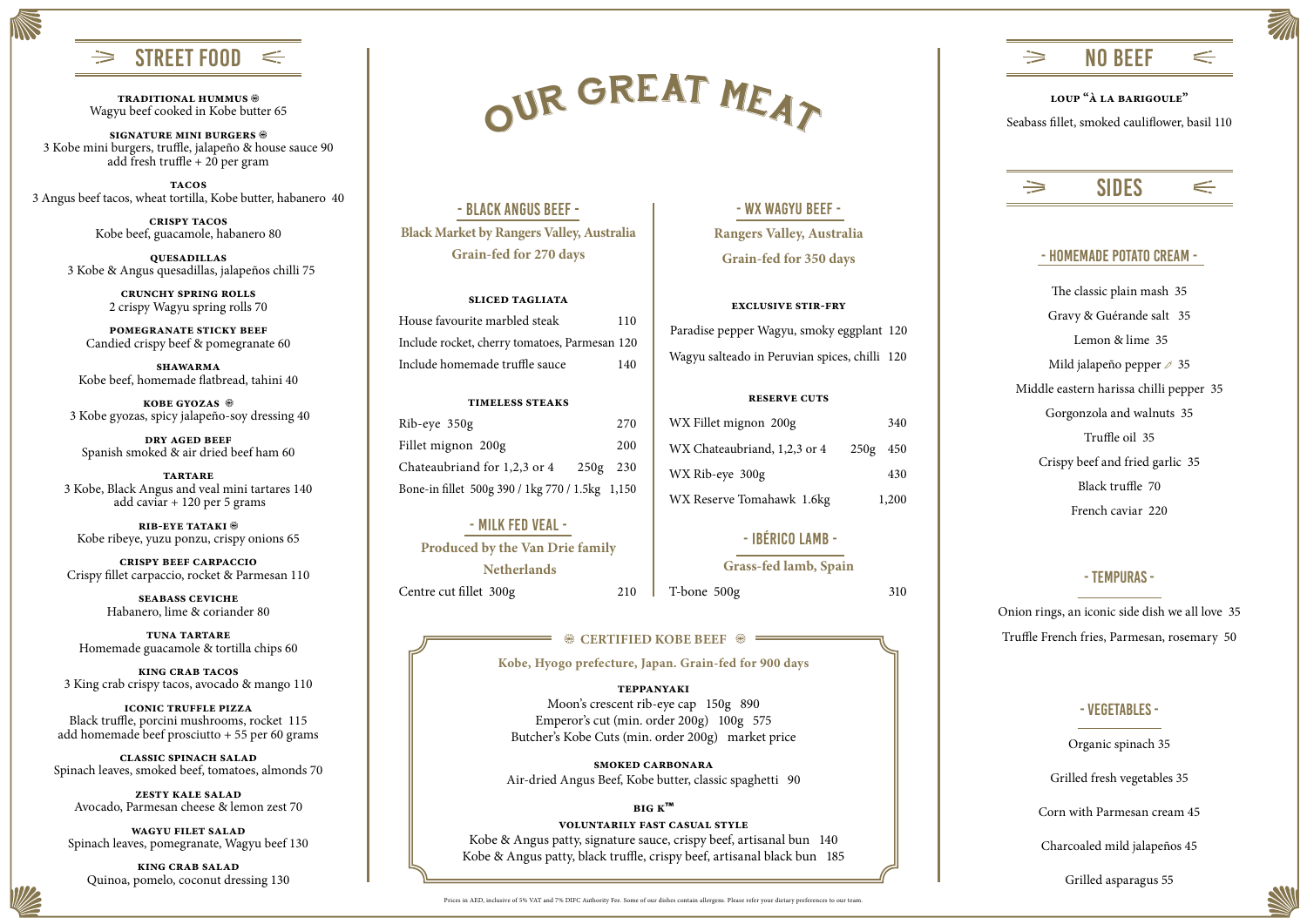#### - Black Angus Beef - **Black Market by Rangers Valley, Australia Grain-fed for 270 days sliced tagliata**  House favourite marbled steak 110 Rocket, cherry tomatoes, Parmesan 120 Homemade truffle sauce 140 **timeless steaks** Rib-eye 350g 270 Fillet mignon 200g 200 Chateaubriand for 1,2,3 or 4 250g 230 Bone-in fillet 500g 390 / 1kg 770 / 1.5kg 1,150 - milk fed veal - **Produced by the Van Drie family** Paradise pepper Wagyu, smoky eggplant 120 Wagyu salteado in Peruvian spices, chilli 120 WX Fillet mignon 200g 340 WX Chateaubriand, 1,2,3 or 4 250g 450 WX Rib-eye 300g 430 WX Reserve Tomahawk 1.6kg 1,200

 **Netherlands**

Centre cut fillet 300g 210

T-bone 500g 310

**EXAMPLE ASSESSED ASSESSED ASSESSED ASSESSED ASSESSED ASSESSED ASSESSED ASSESSED ASSESSED ASSESSED ASSESS Kobe, Hyogo prefecture, Japan. Grain-fed for 900 days**

- wx wagyu beef -

**Rangers Valley, Australia** 

**Grain-fed for 350 days**

**exclusive stir-fry**

**reserve cuts**

- Ibérico lamb -

**Grass-fed lamb. Spain.**

### BUSINESS LUNCH

#### **teppanyaki**

Moon's crescent ribeye cap 150g 890 Emperor's cut (min. order 200g) 100g 575 Butcher's Kobe Cuts (min. order 200g) market price

**smoked carbonara** Air-dried Angus Beef, Kobe butter, classic spaghetti 90

**big k™ voluntarily fast casual style** Kobe & Angus patty, black truffle, crispy beef, artisanal black bun 185

Prices in AED, inclusive of 5% VAT and 7% DIFC Authority Fee. Some of our dishes contain allergens. Please refer your dietary preferences to our team.



## NO BEEF

### SIDES

 $\Leftarrow$ 

**loup "à la barigoule"** Seabass fillet, smoked cauliflower basil 110

#### - homemade potato cream -

The classic plain mash 35 Gravy & Guérande salt 35 Lemon & lime 35 Mild jalapeño pepper  $\geq 35$ Middle eastern harissa chilli pepper 35 Italian Gorgonzola and walnuts 35 Truffle oil 35 Crispy beef and fried garlic 35 Black truffle 70

#### - tempuras -

Onion rings, an iconic side dish we all love 35 Truffle French fries, Parmesan, rosemary 50

- vegetables -

Organic spinach 35 Grilled fresh vegetables 35 Grilled asparagus 55



A (

Indulge in our homemade dessert of the day + 38

## $SIREET F00D \leq$



#### - Hawaii - 75 starter of the day  $\mathcal{R}_{\mathcal{T}}$ **super bowl**  with quinoa, avocado & melon with feta cheese or chicken +15 or salmon +20

#### - Chicago - 98 starter of the day & **black angus burger** & French fries with cheese or cecina bacon +8

or truffle French fries +25

- Dubai - 80

Middle East salad &

**wagyu beef & lamb shawarma** with homemade bread,

tomatoes & coriander tahini sauce

- Roma - 98 starter of the day & **black angus tagliata** with cherry tomatoes, Parmesan cheese & rocket

- Paris - 118 duo street food of the day  $\mathcal{R}_{\mathcal{T}}$ **beef tartare** with French fries or **ceviche of the day** with Kale Salad



 $\Rightarrow$ 

**signature mini burgers**  3 Kobe mini burgers, truffle, jalapeño & house sauce 90 add fresh truffle + 20 per gram

**tacos** 3 Angus beef tacos, wheat tortilla, Kobe butter, habanero 40

> **crispy tacos** Kobe beef, guacamole, habanero 80

**quesadillas** 3 Kobe & Angus quesadillas, jalapeños chili 75

> **crunchy spring rolls** 2 crispy Wagyu spring rolls 70

**kobe gyozas**  Kobe beef, spicy jalapeño-soy dressing 40

**crispy beef carpaccio** Crispy fillet carpaccio, roquette & Parmesan 110

> **seabass ceviche** Habanero, lime & coriander 80

**king crab tacos** 3 King Crab crispy tacos, avocado & mango 110

**classic spinach salad** Spinach leaves, smoked beef, tomatoes, almonds 70

**zesty kale salad** Avocado, Parmesan cheese & lemon zest 70

**wagyu fillet salad** Spinach leaves, pomegranate, Wagyu beef 130

**king crab salad** Quinoa, pomelo, coconut dressing 130